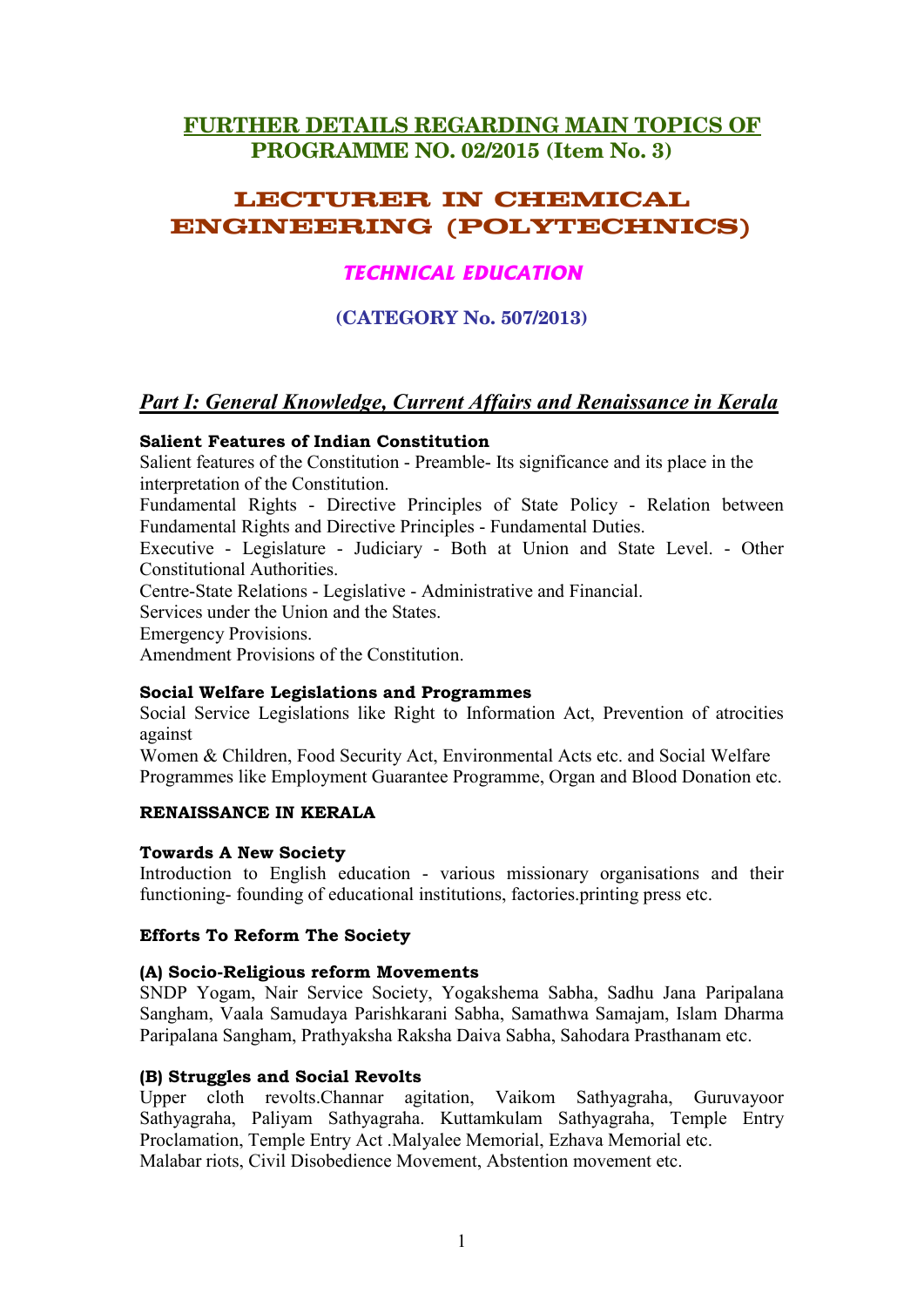### **Role Of Press In Renaissance**

*Malayalee, Swadeshabhimani, Vivekodayam, Mithavadi, Swaraj, Malayala Manorama, Bhashaposhini, Mathnubhoomi, Kerala Kaumudi, Samadarsi, Kesari, AI-Ameen, Prabhatham, Yukthivadi, etc.* 

### **Awakening Through Literature**

Novel, Drama, Poetry, *Purogamana Sahithya Prasthanam, Nataka Prashtanam,* Library movement etc

#### **Women And Social Change**

Parvathi Nenmenimangalam, Arya Pallam, A V Kuttimalu Amma, Lalitha Prabhu.Akkamma Cheriyan, Anna Chandi, Lalithambika Antharianam and others

#### **Leaders Of Renaissance**

Thycaud Ayya Vaikundar, Sree Narayana Guru, Ayyan Kali.Chattampi Swamikal, Brahmananda Sivayogi, Vagbhadananda, Poikayil Yohannan(Kumara Guru) Dr Palpu, Palakkunnath Abraham Malpan, Mampuram Thangal, Sahodaran Ayyappan, Pandit K P Karuppan, Pampadi John Joseph, Mannathu Padmanabhan, V T Bhattathirippad, Vakkom Abdul Khadar Maulavi, Makthi Thangal, Blessed Elias Kuriakose Chaavra, Barrister G P Pillai, TK Madhavan, Moorkoth Kumaran, C. Krishnan, K P Kesava Menon, Dr.Ayyathan Gopalan, C V Kunjuraman, Kuroor Neelakantan Namboothiripad,

Velukkutty Arayan, K P Vellon, P K Chathan Master, K Kelappan, P. Krishna Pillai, A K Gopalan, T R Krishnaswami Iyer, C Kesavan. Swami Ananda Theerthan, M C Joseph, Kuttippuzha Krishnapillai and others

#### **Literary Figures**

Kodungallur Kunhikkuttan Thampuran, KeralaVarma Valiyakoyi Thampuran, Kandathil Varghese Mappila, Kumaran Asan, Vallathol Narayana Menon, Ulloor S Parameswara Iyer, G Sankara Kurup, Changampuzha Krishna Pillai, Chandu Menon, Vaikom Muhammad Basheer. Kesav Dev, Thakazhi Sivasankara Pillai, Ponkunnam Varky, S K Pottakkad and others

#### **LABREAL KNOWLEDGE AND CURRENT AFFAIRS**

General Knowledge and Current Affairs

## *Part II a: Technical Mathematics*

- I. Matrices Identification of Matrices, matrix operations, adjoint and inverse.
- II. Determinants Evaluation of second and third order, minors and cofactors, solutions of simultaneous linear equation in three unknown using Cramer's rule.
- III. Binomial Series Expansions using Binomial theorem.
- IV. Trigonometric functions Signs of functions in each quadrant. Trigonometric values of angles, properties of trigonometric functions, applications of the identities sin  $(A \pm B)$ , cos  $(A \pm B)$  and tan  $(A \pm B)$ .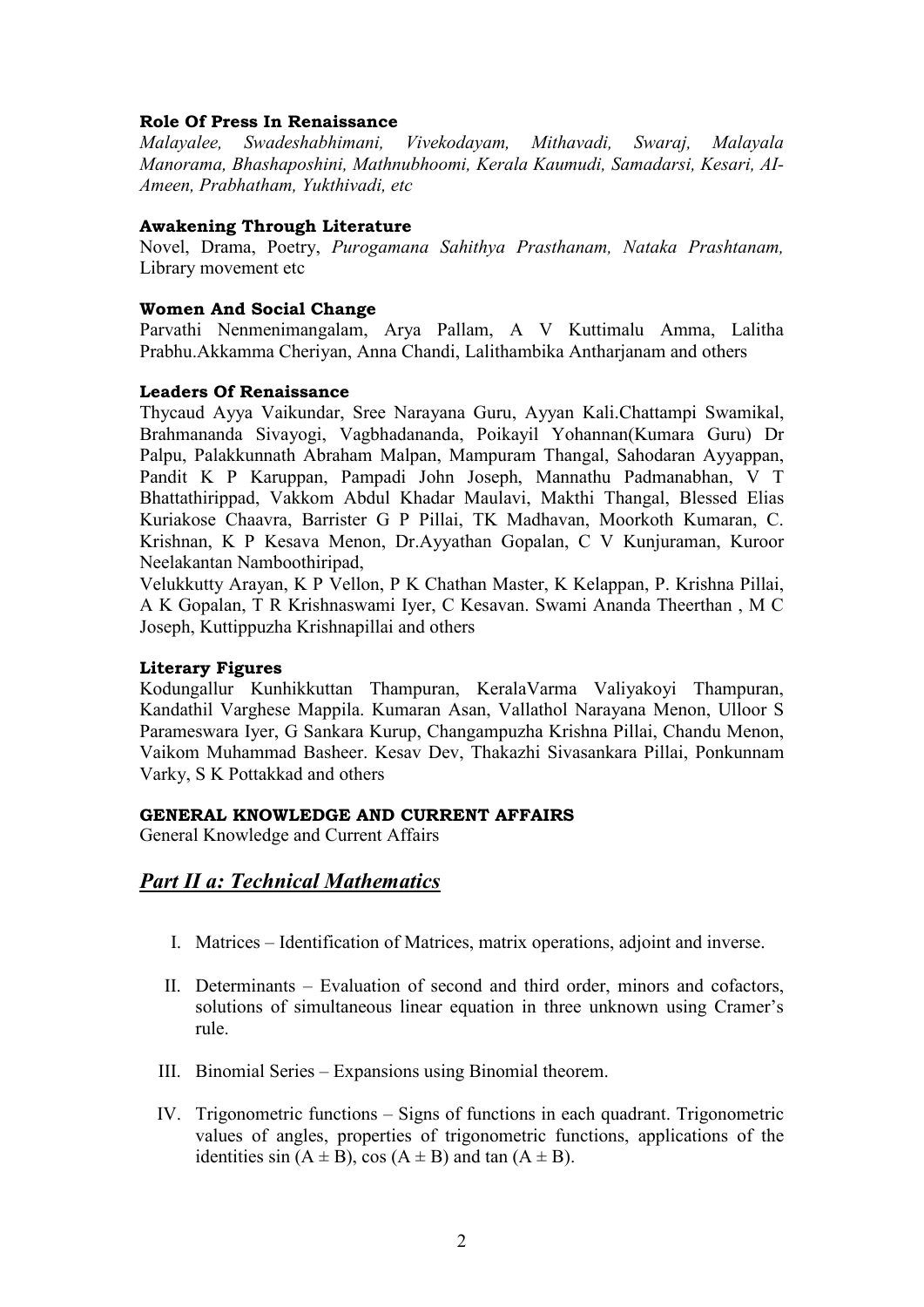- V. Coordinate geometry Equations to a straight line slope-intercept form, intercept form, Angle between two lines, condition for two lines to be perpendicular, parallel.
- VI. Differentiation Limits and continuity, derivatives of functions, equation to tangents and normals. Maxima and minima of functions of one variable.
- VII. Integration of functions Integration of different types of functions.
- VIII. Applications of integration  $-$  Area bounded by a curve and X or Y axis, solutions of differential equations using the method of variable separable, solutions of linear differential equations of first order.

# **Part II b: Basic Civil Engineering**

**Materials:** Brick – varieties and strength, characteristics of good brick. Cement – varieties and grade of cement and its uses. Steel – types of steel for reinforcement bars, steel structural sections. Aggregates – types  $\&$  requirements of good aggregates. Concrete – grades of concrete as per IS code, water cement ratio. Workability, mixing, batching, compaction and curing.

**Construction:** Parts of building  $-$  foundation  $-$  types of foundations  $-$  spread footing, isolated footing, combined footing, Raft, pile and well foundations. Masonry - types rubble masonry, brick masonry, English bond and Flemish bond. (One brick wall).

**Surveying:** Chain surveying – principles, instruments, ranging, and chaining survey lines, field work and field book, selection of survey stations, units of land area.

Levelling: Levelling instruments, different types, bench mark, reduced level of points, booking of field notes, reduction of levels by height of collimation method (simple problem). Modern survey – instruments – Total station, Electronics theodolite, Distomat.

# **Part II c: Basic Mechanical Engineering**

**The importance of IC Engines:** Definition, classification  $-$  two stroke engines, four stroke engines, working of two stroke engines and four stroke engines with the help of line sketches, comparison between two stroke and four stroke engines, comparison between petrol and diesel engines, function of fly wheel, clutch, gearbox, propeller shaft and differential in power transmission, explain with sketch the working of differential, briefly explain power transmission of 4 wheel vehicle with line diagram.

The importance of Power Plants: Introduction, classification of power plants working of hydroelectric power plant with schematic sketches – working of thermal (Steam and Diesel) power plant with schematic sketches – working of nuclear power plant with schematic sketches.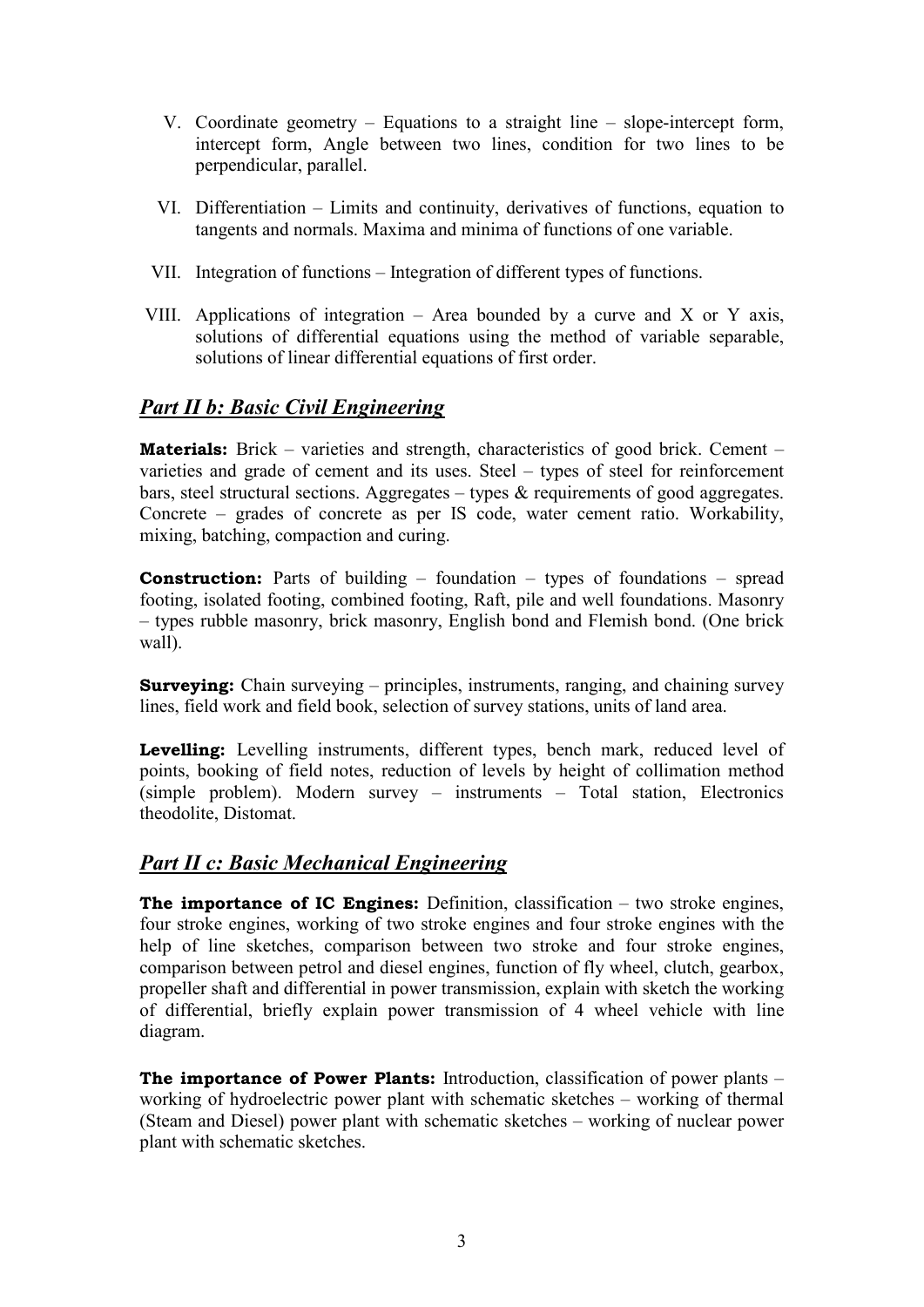# **Part II d: Basic Electrical Engineering**

Review with discussion of electric current, potential difference, power, EMF, resistance and its laws, Ohms law and series parallel circuit, electromagnetism, generation of AC and DC supply.

**Idea of Basic electrical circuit:** Electrical supply and load and its functioning, division of voltage and current in a parallel and series circuit – simple problems, units of power and energy, solution of DC circuit with calculation of energy consumption in an installation

**Circuit parameters:** Resistance, Capacitance and inductance. AC circuit with R. L. C. Simple solution of typical AC circuit with resistance, impedance, power and power factor

Electrical circuit of an installation: Earthing, lightning protection.

# **Part II e: Essentials of Electronics Engineering**

Active and passive devices – review only. LED – working, applications, comparison of LED lighting and CFL lighting. Full wave rectifier – diagram and explanation, 5 V power supply – with bridge rectifier and 7805. SMPS – block diagram and advantages. Integrated circuits. SMDs – advantages. Static electricity – precautions in handling electronic circuits.

**Switches:** ON / OFF, push to ON, push to OFF, push to ON / OFF, SPST, SPDT, DPDT. Working and application of limit switches, proximity switches, relays.

**Microcontrollers:** Simple block diagram of 8 bit microcontrollers – application.

**Mobile technology:** CDMA and GSM. Compare  $-2G$  and 3G technologies.

**Inverter & UPS:** Block diagram. Compare – inverter and UPS. Online and off line UPS – differentiate. Battery selection for UPS and inverter.

**E-waste:** Health hazards of e-waste

# **Part III :**

### **FLUID MECHANICS**

**Properties of Fluids:** Density, Specific gravity, Viscosity, Newton's law of viscosity, Newtonian and Non-Newtonian fluid, Viscosity Index, Red wood viscometer

Pressure Measuring Instruments: Absolute Pressure, Gauge Pressure, Total Pressure

Liquid column Manometers – U Tube. Differential  $\&$  Inclined Tube Manometers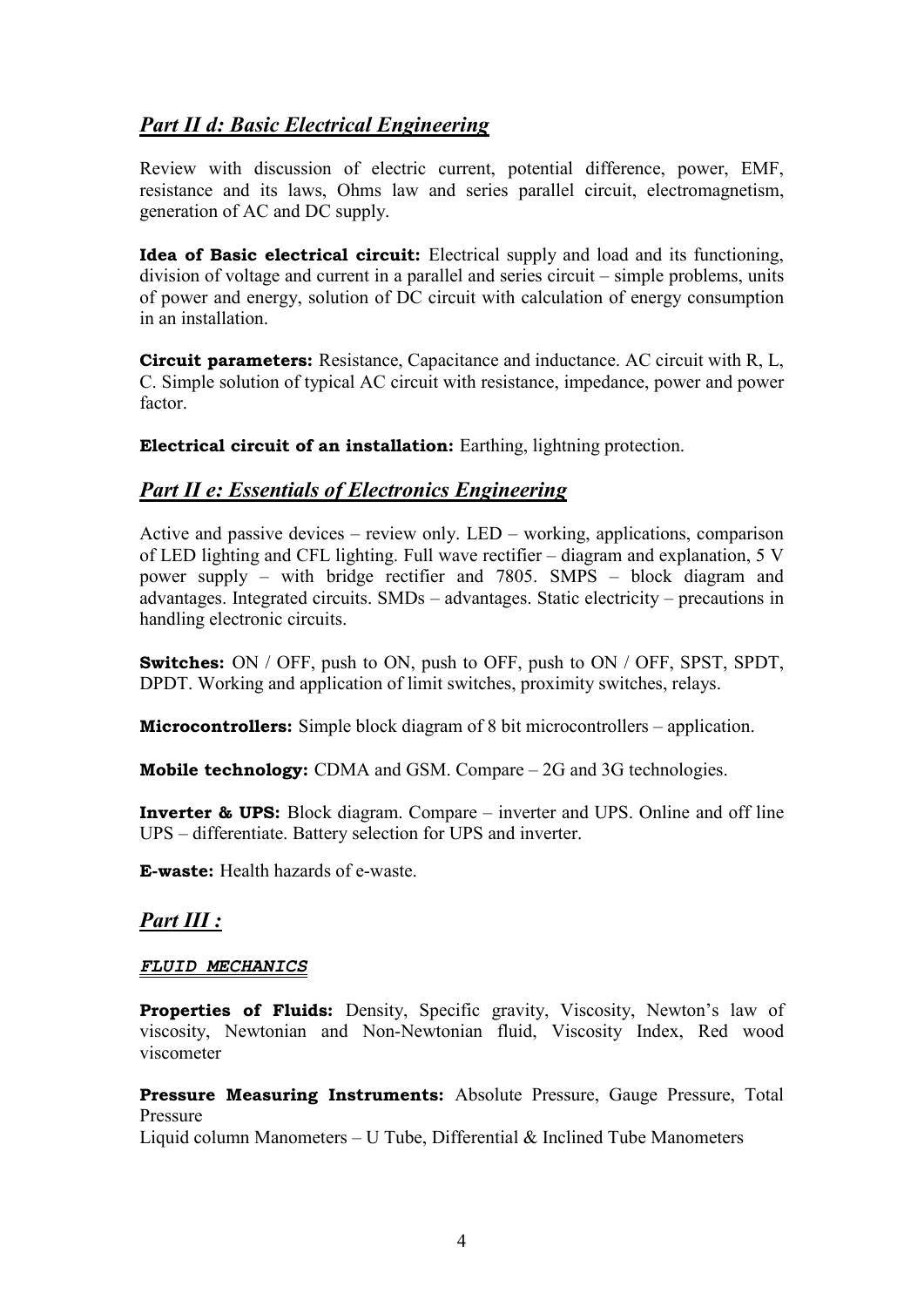**Types of Flows:** Viscous, Turbulent Flow, Critical Velocity, Reynolds Number, Transition range & Velocity distribution in pipes

Fluid Head - Static head, Impact head, Velocity head, Potential head, Computation of Total Mechanical energy, efficiency. Velocity distribution in pipes – relation between maximum and average velocity. Expressing Fluid Friction

Wake formation (Description only)

Friction in straight pipe – Hagen-Poiseuille equation for viscous flow (no derivation) and problems. Reynold's number and relative roughness on friction factor. Empirical equation for friction factor. Involving friction loss in pipe fittings. Economic pipe diameter.

Method - mechanical method and special methods.

Expressions – simple problems.

Measurements - Displacement meters, wet gas meter, rotating disc meter and piston meters, Current meters – Electro magnetic flow meter.

**Transportation of fluids:** Pipes and pipe fittings: Pipes  $\&$  tubes – pipe and tube standards

Pipe fittings – fittings for screwed, welded and flanged joints.

Gaskets. Sealing of rotating shafts – stuffing boxes and mechanical seals Fundamentals of flow control mechanism and valve classifications

- 1. Gate valve and its variations like sluice valve and slide valve
- 2. Plug valve  $(cocks) 2$  way and 3 way and non-lubricating plug valves
- 3. Ball valves
- 4. Stop valves Globe valve
- 5. Butterfly valve
- 6. Diaphragm valve

**Pump Classifications:** Positive displacement and Centrifugal.

Simplex and duplex  $-$  single acting and double acting.

Diaphragm pumps – Rotary – gear pump, screw pumps, lobe pumps.

Fluid displacement pumps – Airlift, Acid egg, Jet pumps, Electro magnetic pumps Double suction type - Split case and multistage pumps - Priming of centrifugal pumps and self-priming

Blowers, Compressors and Vacuum Systems - Displacement compressors, vacuum pumps and ejectors. Nash Hytor.

### PARTICLE TECHNOLOGY

Filtration as a solid, liquid separation and its application in industry. Classification of **filters** 

- 1. Sand filter open closed
- 2. Filter presses plate and frame filter press, non-washing, open delivery, washing, closed
- 3. Leaf filters pressure and vacuum types Moore filter
- 4. Continuous filter rotary drum working cycle methods of cake discharge  $-$  installation

Filter operation – effect of pressure – constant pressure and constant volume filtration. Centrifugation

Centrifugal force developed in centrifuges – classification of centrifuges – batch – semi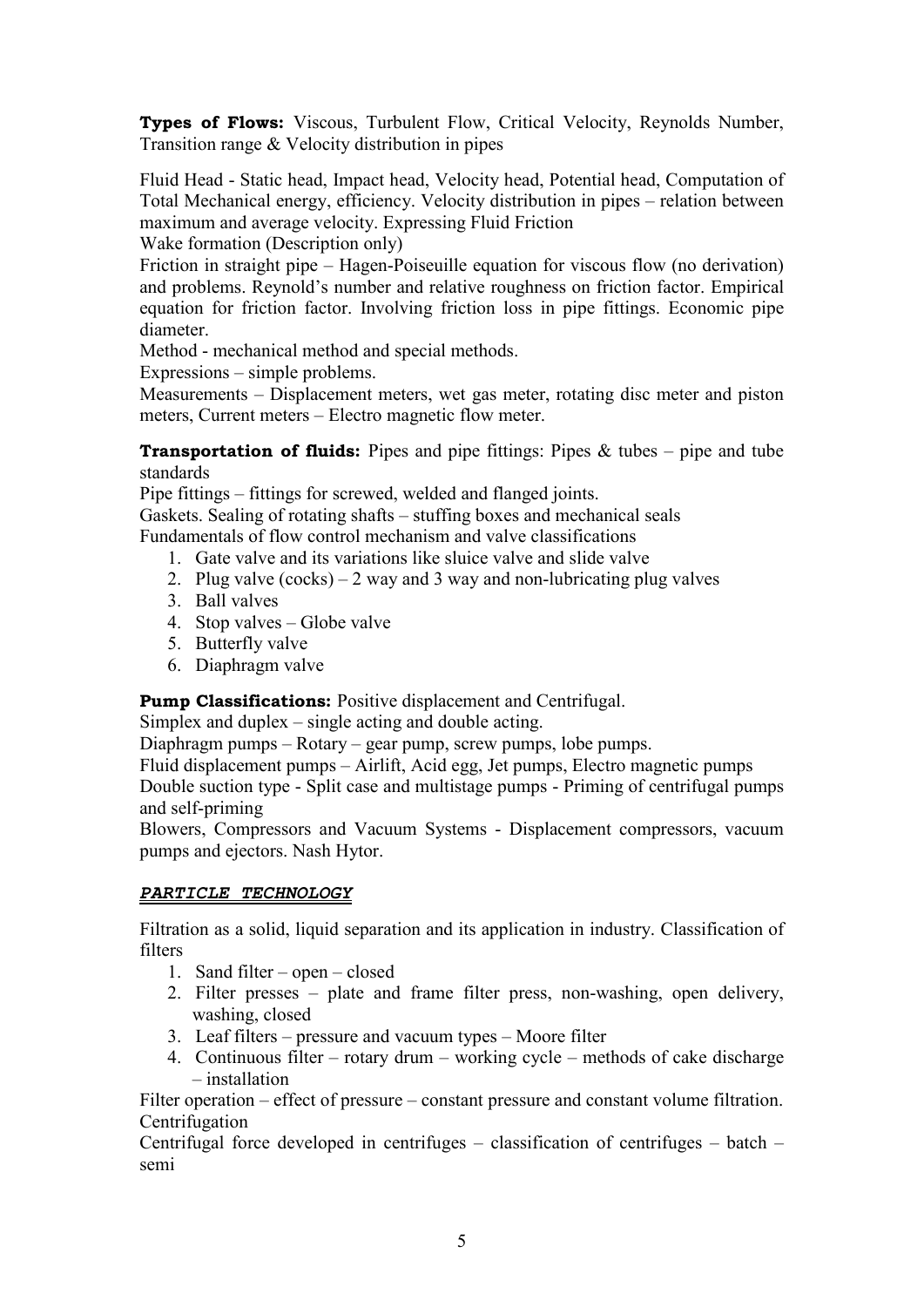Size Reduction: Nature of the materials to be crushed - hardness, structure, moisture content, crushing

Types of crushing equipments, coarse crushers – Intermediate crushers – fine grinders  $-$  open

Laws of crushing – Kick's law – Rittinger's law – Bonds law – Jaw crusher –  $gyratory - Average particle size - specific surface of mixture, volume surface mean$ diameter

Size Separation and Fluidization: Screens: Tyler and U.S. standard screens Screen analysis: efficiency and capacity of screens

Types of screening equipment  $-$  grizzlies  $-$  trammels, shaking screens, vibrating screens

Air separation methods: cyclone separator – air separator – bag filter. Electrostatic

**Fluidization:** Mechanism of fluidization – conditions for fluidization – batch fluidization  $-$  boiling effect

Sedimentation, Agitation and Mixing: Sedimentation separation in liquid medium – batch sedimentation – application of batch - Principle of froth floatation cells - froth floatation cells – simple flow sheet for floatation plant

**Agitation and Mixing:** Purpose of agitation  $-$  agitation equipment  $-$  propellers, paddles and turbines - Flow pattern in agitated vessels – prevention of swirling – draft tubes and baffles – their power consumption in agitated vessels – simple problems in determination of power.

Storage and Transportation of Solids, Gases and Liquids: Storage of solids - Hoppers – bins – angle of repose. Devices for discharge of solids – Conveyor types  $-$  belt convevor  $-$  chain convevor  $-$  scraper convevor  $-$  apron convevor  $-$  screw conveyors – pneumatic conveyors – pneumatic conveying system auxiliary equipments

Storage of liquid – storage tanks

Storage of volatile liquids – floating roof

Storage of gases: Horton sphere – pressure cylinders – gas holders – wet and dry specifications

## Part IV:

#### **STOICHIOMETRY**

Units and dimensions, conversion of units, dimensionless group, chemical formulae, mass

Gas Laws and Their Applications: Ideal gases  $-$  gas laws (derivation is not required), simple problems involving single gas.

Gas mixtures – Dalton's Law, Amagat's law, Volume %=mole% = partial pressure %. Average

Material Balances – Not involving chemical reactions

Types of processes – Material balances equations – key component – material balances problem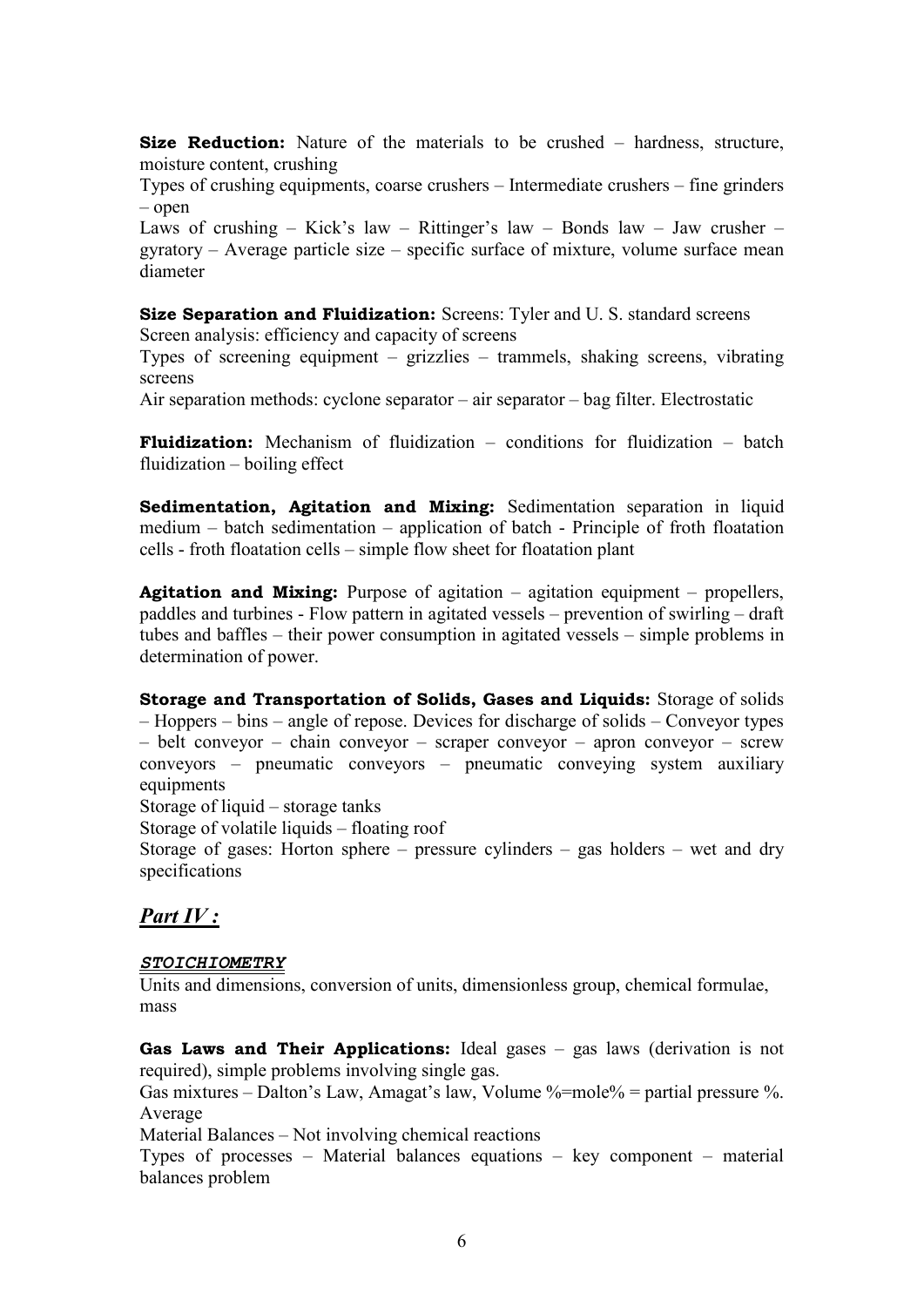Material Balances involving Chemical Reactions: Chemical reactions, complete and incomplete reactions, stoichiometric proportions of reactants

### FUELS & COMBUSTION

Petroleum – fractional distillation – petroleum products – cracking – catalytic, thermal, hydrocracking – polymerisation – knocking agent – octane number – cetane number – removal of sulphur – gasoline, kerosene, LPG storage of liquid fuels.

**Solid Fuels and Gaseous Fuels:** Solid fuels  $-$  classification  $-$  composition of wood – origin of coal – theories of origin of coal – ranking of low temperature carbonization – Storage of coal – Beehive oven – Otto Hoffman by product oven – composition, calorific value and uses of above gas fuels - blast furnace gas. Preparation of nuclear materials – preparation of nuclear material. Uranium, Thorium, Plutonium fuel

Analysis of Fuel, Fuel Burning Systems and Furnaces: Properties and uses of coal for industrial purpose – Classification of furnaces – construction and working.

**Non conventional Energy:** Cooling and refrigeration  $-$  distillation  $-$  solar drying and cooking – working of silicon cell – conversion – Schematic diagram of OTEC – Geo thermal power  $-$  Geo thermal power station in India

### Part  $V:$

#### **HEAT TRANSFER**

**Heat Transfer by Conduction:** Heat transfer by conduction in solids – steady state and unsteady state flow – definition – units of heat flow. Single wall – derivation of equation and simple problems – Thermal conductivity – units.

Steady state conduction through composite wall in series derivation of equation and problems. Steady state conduction through cylindrical wall and spherical wall derivation – problems of overall heat transfer coefficient from individual heat transfer  $coefficient$  – simple problems

Forced Convection and Radiation: Transfer to fluid without phase change thermal boundary layer – hydro dynamic boundary layers. Liquids – flash building sub cooled boiling – saturated boiling – regimes of boiling – maximum

**Heat Transfer Equipments:** Calculation in heat exchangers – Heat transfer equipment – Heaters and heat exchangers – single pass shell floating head heaters – use of baffles on shell side of heat exchangers, double pipe heat exchangers – plate basis of classification – horizontal tube – vertical tube – climbing film – falling film – forced circulation

**Multiple Effect Evaporators:** Area  $-$  capacity  $-$  steam economy  $-$  factors that control heat transfer coefficient and effect of hydrostatic method of feeding advantages of multiple effect evaporation  $-$  steam economy and capacity.  $-$  simple problems in determining concentration and temperature in each effect – industrial uses – optimum temperature differences – incorporating heat pump cycle in evaporation of fruit.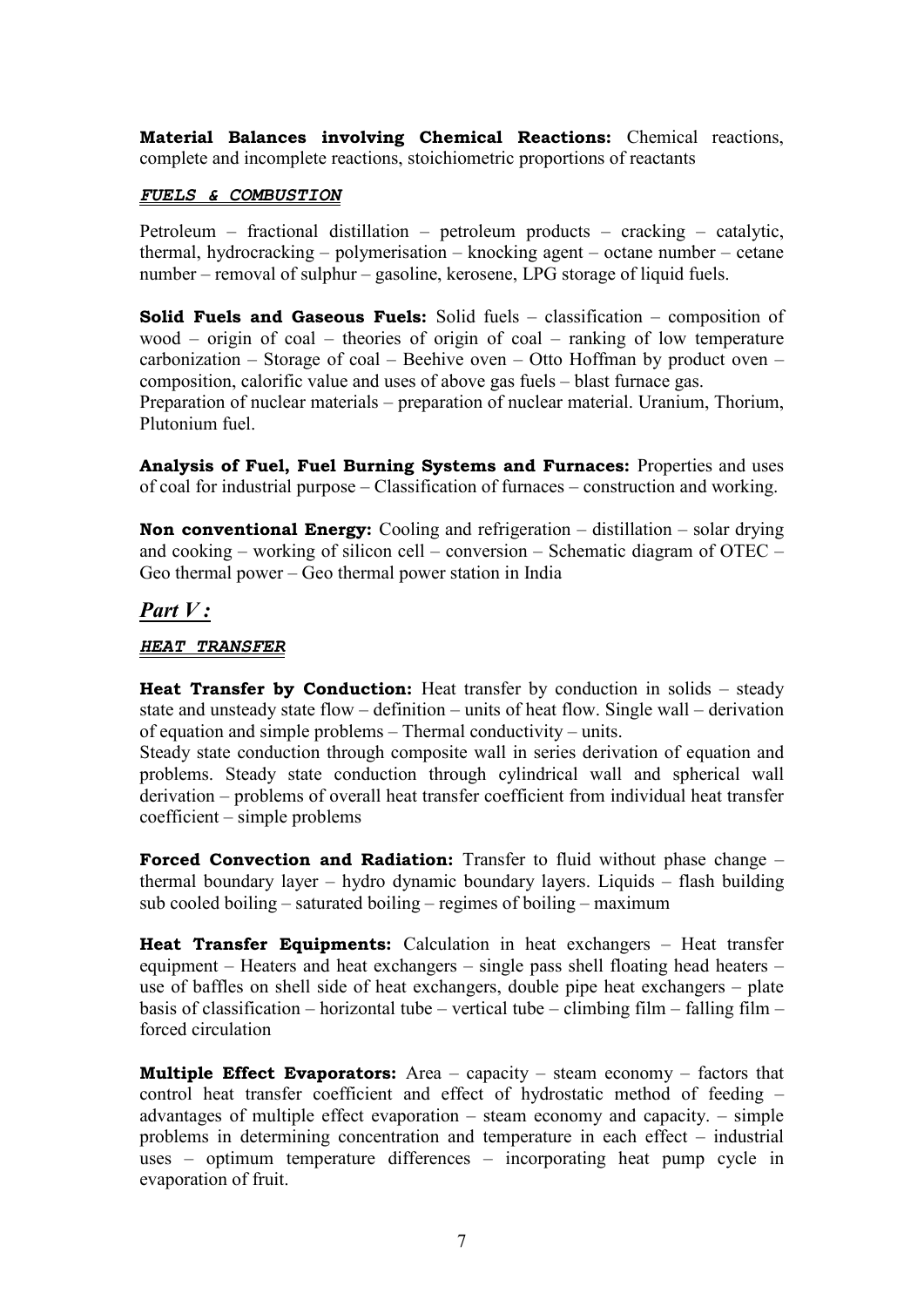#### **MASS TRANSFER**

**Diffusion:** Molecular diffusion – molar flux – Fick's rate equation – steady state diffusion of gas A

**Absorption:** Mechanism of Absorption – conditions of equilibrium between gas and liquid - Henry's law

**Humidification:** General mechanism of diffusional processes – Definitions and mathematical expressions for Adiabatic saturation temperature – wet bulb temp cooling towers – atmospheric – natural

**Drying:** Purpose and industrial applications  $-$  drying equipment  $-$  classifications  $$ trav drver – tunnel

**Distillation:** Distillation as an interphase mass transfer  $-$  industrial application  $$ definition of terms – less

Fractionation: Rectification, Azeotropic distillation, extractive distillation, and molecular distillation, rectification

**Leaching:** Applications of leaching  $-$  batch and continuous  $-$  heap leaching  $$ percolation tanks – shank

## $Part VI:$

**Chemical Technology:** Diaphragm cell - mercury cell - membrane cells manufacture of solid caustic soda Chlorine

#### **Introduction to Chemical Engineering, Chemical Industrial Process:**

Major industries in Kerala and India – Raw materials and products – Economic importance of

Water: Water sources – impurities – characteristics – softening methods, Lime soda process

Sulphuric Acid: Introduction – Importance of Sulphuric acid – properties and uses – raw materials – sulphur pyrites – production of sulphur dioxide, sulphur burners – cleaning

Nitric Acid:  $-$  Properties and uses  $-$  reaction  $-$  catalyst  $-$  manufacturing process  $$ concentration

Hydrochloric Acid: - Properties and uses and commercial grades – manufacture of Hydrochloric

Phosphoric Acid:- Properties, uses and grades, raw materials manufacturing process. Wet and dry

**Preparation and purification of brine**, reaction and flow diagram, light and heavy soda Ash, Different source of synthesis gas low and high pressure process for the manufacture of Ammonia grade urea - Merits and demerits.

Glass - manufacturing method; different grades - uses. Alumna brick, carbon ceramics – raw material – main unit operation and process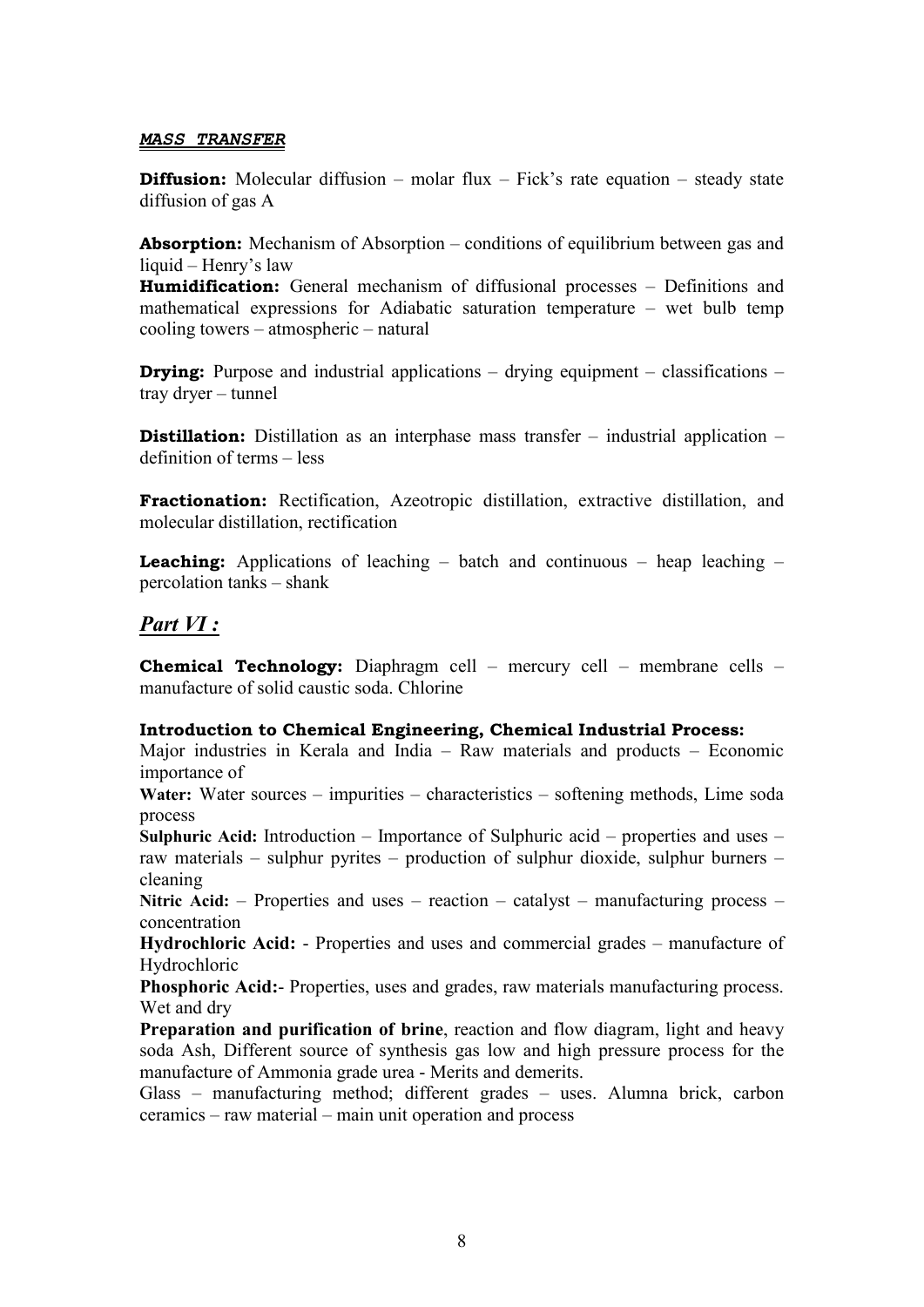**Oils And Fats:** Of rancidity  $-$  acid value, saponification value and iodine value. Extraction of oils – oil expellers - Refining of vegetable oils, neutralization, bleaching and deodorisation

Catalysts - Materials, manufacturing process for toilet & laundry soaps. Batch and continuous process, comparison with soap. Biodegradability of detergents, detergent additives and formulation

**Pulp & Paper:** Paper – Paper industry in India and its future - Soda mechanical pulping – details of process and plant - Paper manufacture - Details of paper machine **Explosives and Insecticides:** Glycerine, cellulose nitrate, smokeless powder, trinitrotoluene manufacture - Action – inorganic – sulphur compounds – phosphorus compounds – chemistry – mode of action

Sugar, Starch and Leather: Streadding and classification by liming, evaporation, crystallization and centrifuging. Refined glusers removal, bleaching, filtration and drying. Different grades of starch – bleaching. Synthetic tanning agents, and finishing operations

**Biotechnology:** Micro organisms – enzymes – definition, functions and types. Definition of substrate, nutrients Brewing – production of alcoholic beverages by fermentation (a schematic outline)

# **Part VII:**

POLYMER TECHNOLOGY

Introduction to polymers: Speciality Thermoplastic / Thermosetting plastics - $Plastics - Rubber - Fibre - adhesive - coatings$ 

Important sources of monomers and manufacturing of the following: Ethylene, Propylene, Vinyl Chloride, Styrene.

**polymerisation reaction:** Addition polymerisation, **Types** of **Step** polymerisation, Chain polymerisation, Anionic and cationic polymerisation, Polymerisation by condensation

Different types of co-polymers – Random, block, graft co-polymer

Characteristic features and applications of co-polymerisation - polycondensation

### Manufacture of thermoplastics: Commodity plastics

(1) Polyethylene (2) Poly propylene

**Engineering Plastics** Manufacture of Man made Fibres - Nylon, Viscous Rayon, Polyester

### ENVIRONMENTAL ENGINEERING

Water Pollution: Secondary, Tertiary - BOD, COD determination

Air Pollution and Control: Of dust emissions – ESP, Bog filters, absorbers, scrubbers,  $etc - sources$  of gaseous pollutants